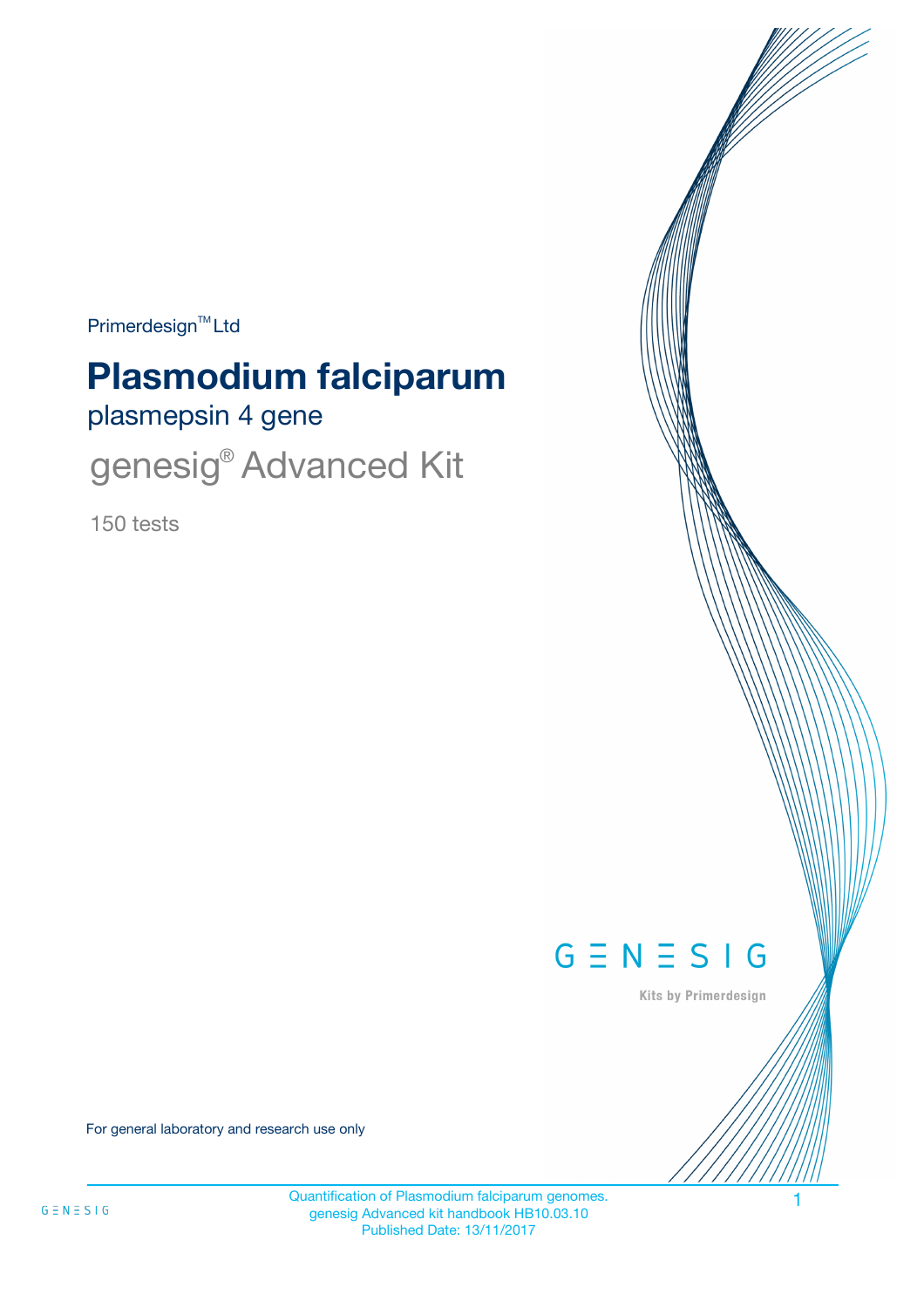## Introduction to Plasmodium falciparum

Plasmodium is a genus of protozoa that cause Malaria. Plasmodium species use two hosts in their lifecycle. Plasmodium falciparum, which infects humans, uses female Anophele mosquitoes as a vector. The parasite has a double-stranded DNA genome spread over 14 chromosomes.

As the mosquito bites a human, the sporozoites of the parasite are injected into the individual with the mosquito saliva. The sporozoites target the host liver where they replicate asexually creating merozoites which are subsequently released into the host circulatory system where they invade erythrocytes and undergo nuclear division causing these cells to burst. The parasite can also reproduce sexually producing gametocytes which are then able to infect the vector host when they bite the human. In the mid gut of the mosquito these mature into micro-gametes with flagella and macro-gametes that fuse together to produce a zygote which later develops into an oocyst in the space between the epithelial cells and the basal lamina. These oocysts undergo asexual replication to produce sporozoites of around 1µm in diameter which relocate to the salivary glands ready to infect another individual when the mosquito feeds again.

After an incubation period varying between 7 and 30 days, infection with P. falciparum presents initially with fever, muscle pain, nausea. Symptoms including anaemia and confusion can also occur. Treatment is based on identification of the specific species causing the infection, where in the world the infection was acquired and drug resistance. P. falciparum infections are most commonly treated with Chloroquin.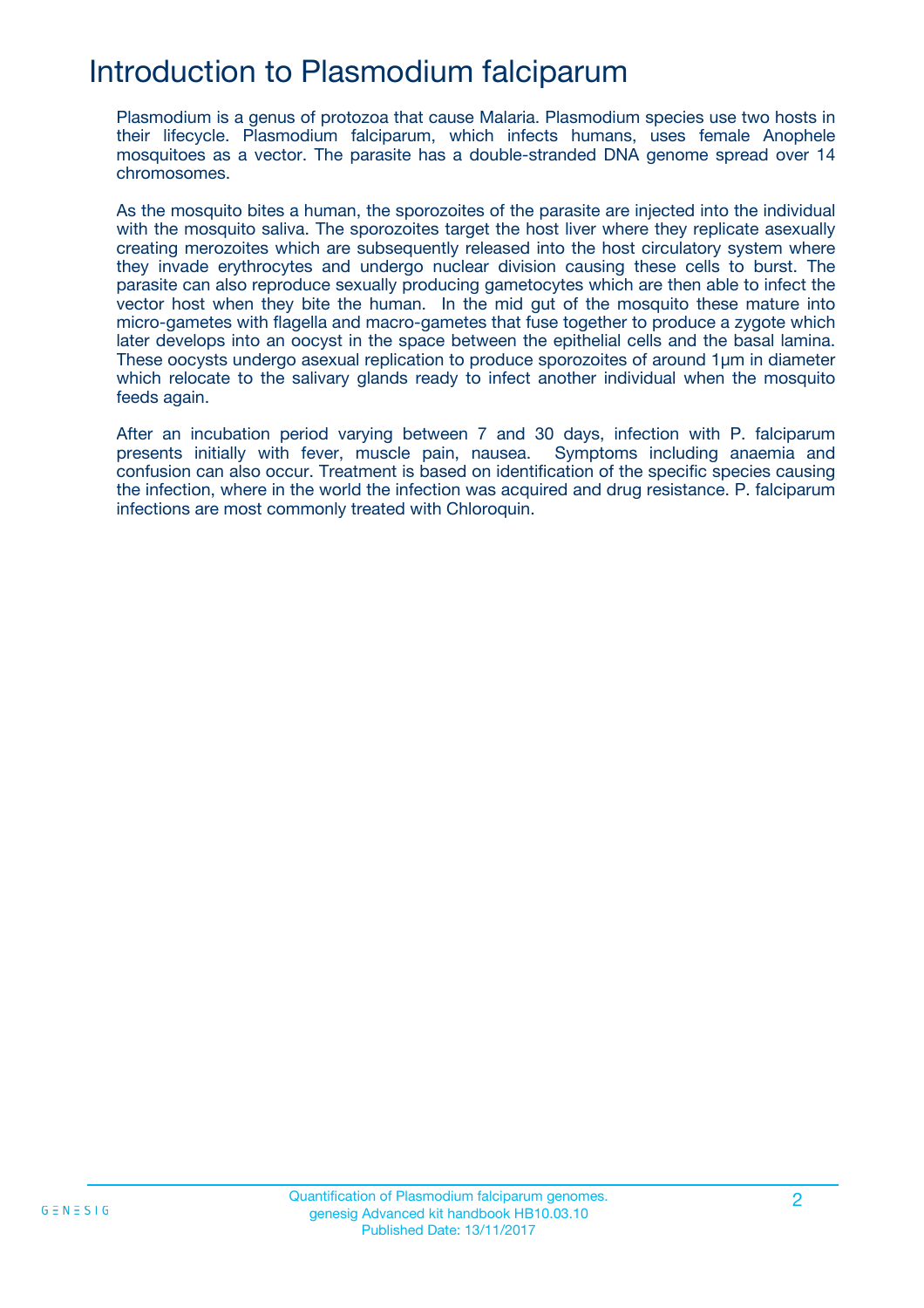## **Specificity**

The Primerdesign genesig Kit for Plasmodium falciparum (P.falciparum) genomes is designed for the in vitro quantification of P.falciparum genomes. The kit is designed to have the broadest detection profile possible whilst remaining specific to the P.falciparum genome.

The primers and probe sequences in this kit have 100% homology with a broad range of P. falciparum sequences based on a comprehensive bioinformatics analysis.

The target sequence within the plasmepsin 4 gene has very low homology with other species of plasmodia that cause malaria. The primers and probe sequences in this kit have 100% homology with a broad range of clinically relevant reference sequences based on a comprehensive bioinformatics analysis.

If you require further information, or have a specific question about the detection profile of this kit then please send an e.mail to enquiry@primerdesign.co.uk and our bioinformatics team will answer your question.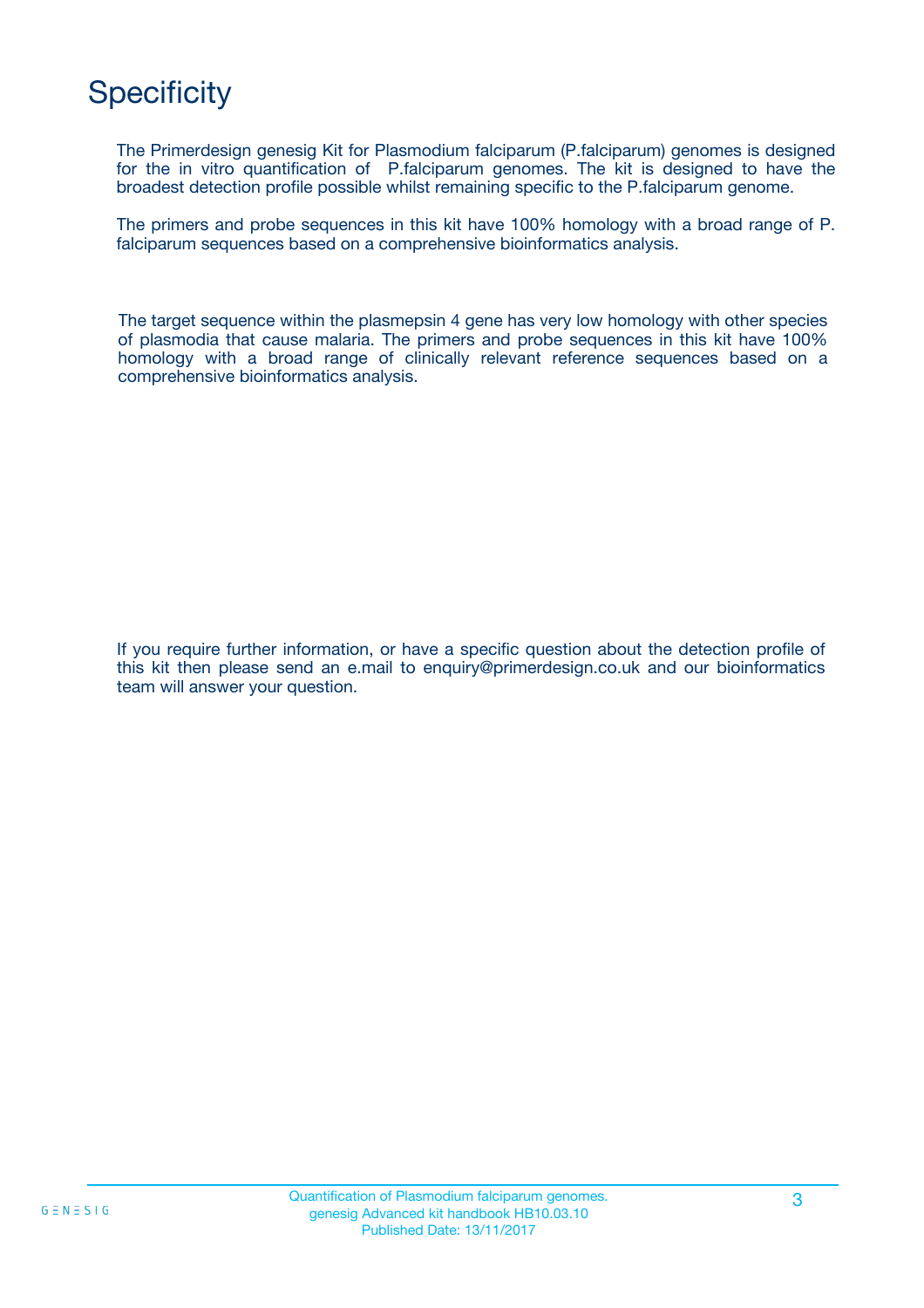## Kit contents

- **P.falciparum specific primer/probe mix (150 reactions BROWN)** FAM labelled
- **P.falciparum positive control template (for Standard curve RED)**
- **Internal extraction control primer/probe mix (150 reactions BROWN)** VIC labelled as standard
- **Internal extraction control DNA (150 reactions BLUE)**
- **Endogenous control primer/probe mix (150 reactions BROWN)** FAM labelled
- **RNase/DNase free water (WHITE)** for resuspension of primer/probe mixes
- **Template preparation buffer (YELLOW)** for resuspension of internal control template, positive control template and standard curve preparation

### Reagents and equipment to be supplied by the user

#### **Real-time PCR Instrument**

#### **DNA extraction kit**

This kit is recommended for use with genesig Easy DNA/RNA extraction kit. However, it is designed to work well with all processes that yield high quality DNA with minimal PCR inhibitors.

#### **oasig**TM **lyophilised or Precision**®**PLUS 2X qPCR Master Mix**

This kit is intended for use with oasig or PrecisionPLUS2X qPCR Master Mix.

**Pipettors and Tips**

**Vortex and centrifuge**

#### **Thin walled 1.5 ml PCR reaction tubes**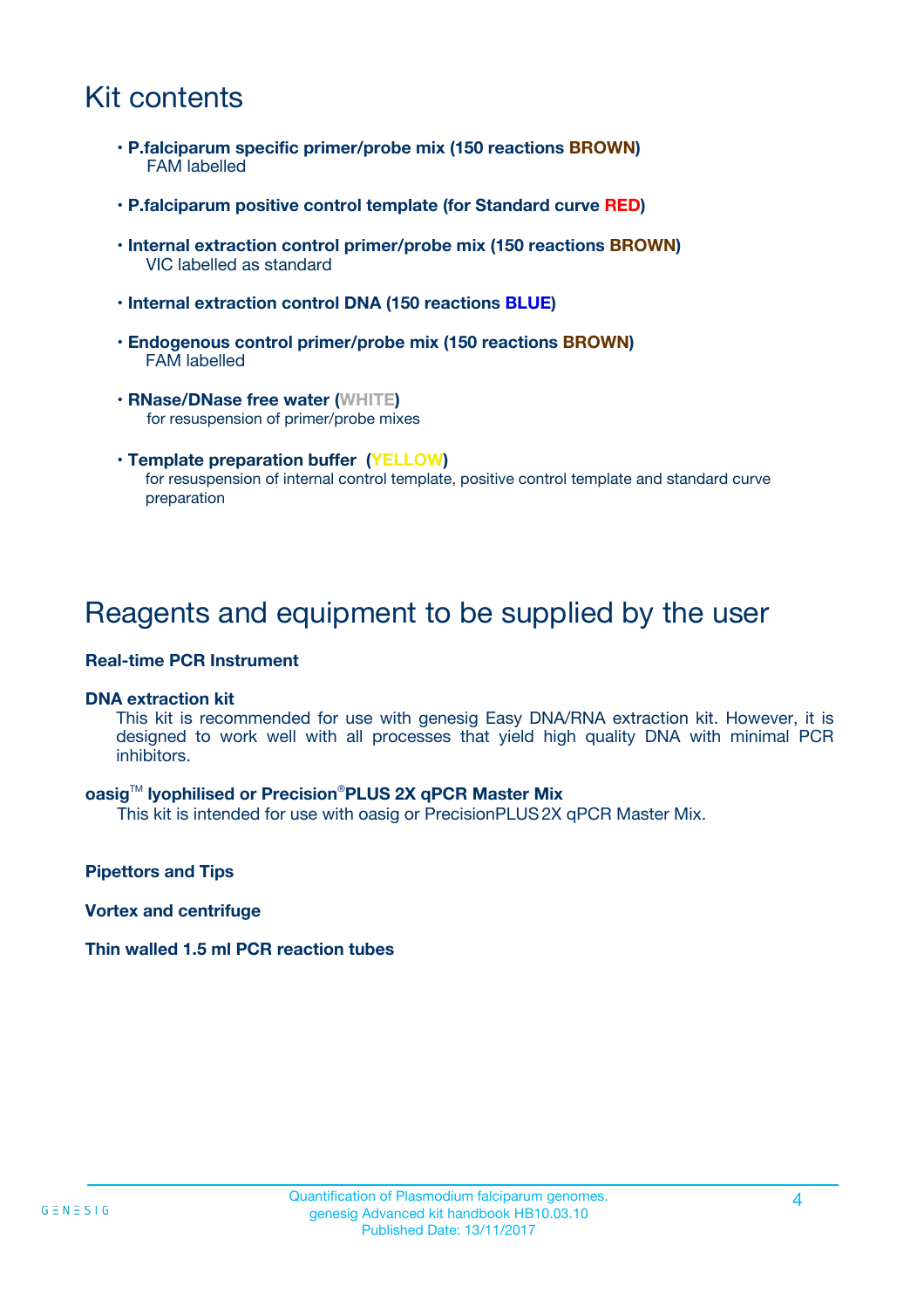### Kit storage and stability

This kit is stable at room temperature but should be stored at -20ºC on arrival. Once the lyophilised components have been resuspended they should not be exposed to temperatures above -20°C for longer than 30 minutes at a time and unnecessary repeated freeze/thawing should be avoided. The kit is stable for six months from the date of resuspension under these circumstances.

If a standard curve dilution series is prepared this can be stored frozen for an extended period. If you see any degradation in this serial dilution a fresh standard curve can be prepared from the positive control.

Primerdesign does not recommend using the kit after the expiry date stated on the pack.

### Suitable sample material

All kinds of sample material suited for PCR amplification can be used. Please ensure the samples are suitable in terms of purity, concentration, and DNA integrity (An internal PCR control is supplied to test for non specific PCR inhibitors). Always run at least one negative control with the samples. To prepare a negative-control, replace the template DNA sample with RNase/DNase free water.

### Dynamic range of test

Under optimal PCR conditions genesig P.falciparum detection kits have very high priming efficiencies of >95% and can detect less than 100 copies of target template.

### Notices and disclaimers

This product is developed, designed and sold for research purposes only. It is not intended for human diagnostic or drug purposes or to be administered to humans unless clearly expressed for that purpose by the Food and Drug Administration in the USA or the appropriate regulatory authorities in the country of use. During the warranty period Primerdesign genesig detection kits allow precise and reproducible data recovery combined with excellent sensitivity. For data obtained by violation to the general GLP guidelines and the manufacturer's recommendations the right to claim under guarantee is expired. PCR is a proprietary technology covered by several US and foreign patents. These patents are owned by Roche Molecular Systems Inc. and have been sub-licensed by PE Corporation in certain fields. Depending on your specific application you may need a license from Roche or PE to practice PCR. Additional information on purchasing licenses to practice the PCR process may be obtained by contacting the Director of Licensing at Roche Molecular Systems, 1145 Atlantic Avenue, Alameda, CA 94501 or Applied Biosystems business group of the Applera Corporation, 850 Lincoln Centre Drive, Foster City, CA 94404. In addition, the 5' nuclease assay and other homogeneous amplification methods used in connection with the PCR process may be covered by U.S. Patents 5,210,015 and 5,487,972, owned by Roche Molecular Systems, Inc, and by U.S. Patent 5,538,848, owned by The Perkin-Elmer Corporation.

## Trademarks

Primerdesign™ is a trademark of Primerdesign Ltd.

genesig $^\circledR$  is a registered trademark of Primerdesign Ltd.

The PCR process is covered by US Patents 4,683,195, and 4,683,202 and foreign equivalents owned by Hoffmann-La Roche AG. BI, ABI PRISM® GeneAmp® and MicroAmp® are registered trademarks of the Applera Genomics (Applied Biosystems Corporation). BIOMEK® is a registered trademark of Beckman Instruments, Inc.; iCycler™ is a registered trademark of Bio-Rad Laboratories, Rotor-Gene is a trademark of Corbett Research. LightCycler™ is a registered trademark of the Idaho Technology Inc. GeneAmp®, TaqMan® and AmpliTaqGold® are registered trademarks of Roche Molecular Systems, Inc., The purchase of the Primerdesign™ reagents cannot be construed as an authorization or implicit license to practice PCR under any patents held by Hoffmann-LaRoche Inc.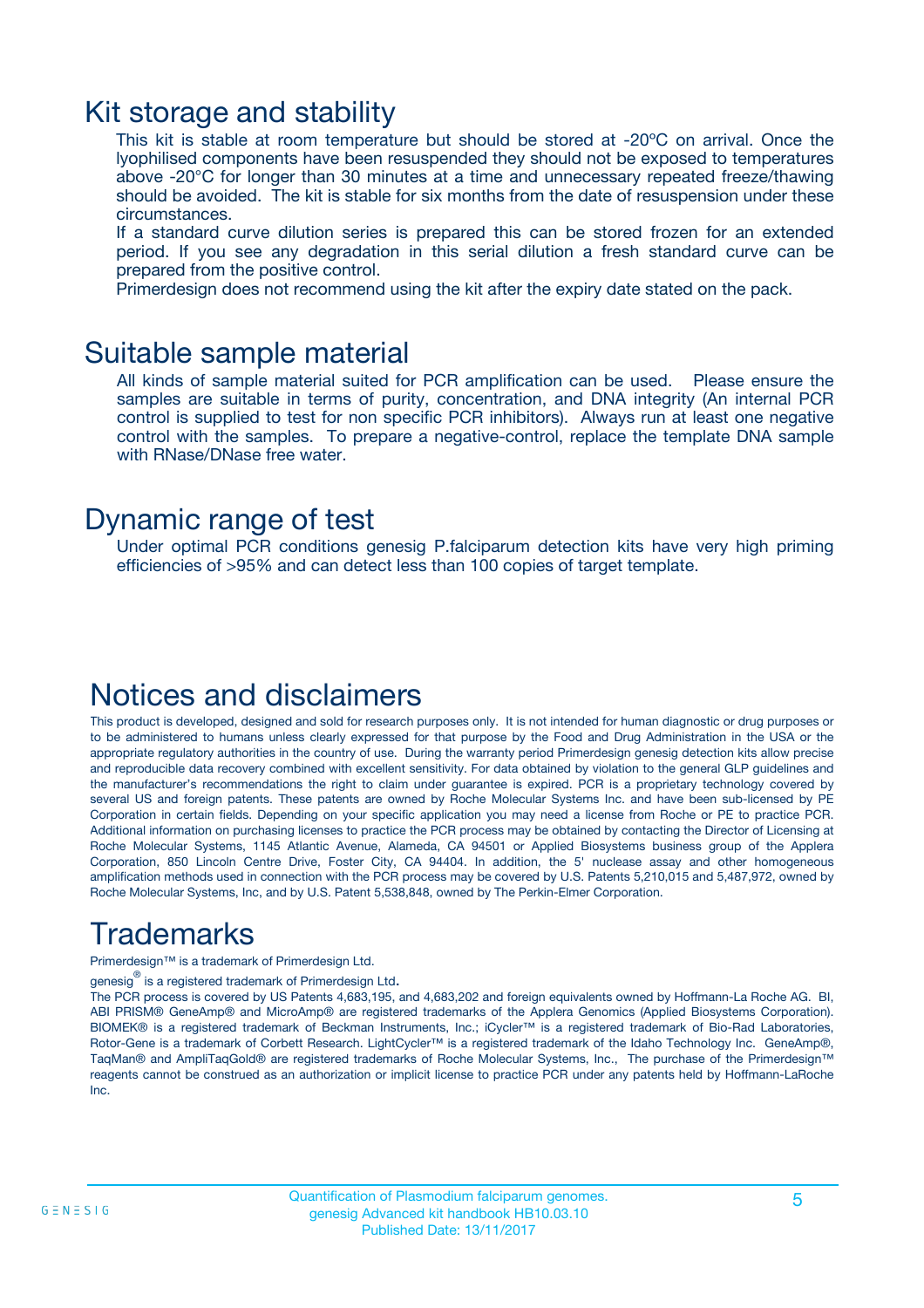## Principles of the test

#### **Real-time PCR**

A P.falciparum specific primer and probe mix is provided and this can be detected through the FAM channel.

The primer and probe mix provided exploits the so-called TaqMan® principle. During PCR amplification, forward and reverse primers hybridize to the P.falciparum DNA. A fluorogenic probe is included in the same reaction mixture which consists of a DNA probe labeled with a 5`-dye and a 3`-quencher. During PCR amplification, the probe is cleaved and the reporter dye and quencher are separated. The resulting increase in fluorescence can be detected on a range of qPCR platforms.

#### **Positive control**

For copy number determination and as a positive control for the PCR set up, the kit contains a positive control template. This can be used to generate a standard curve of P.falciparum copy number / Cq value. Alternatively the positive control can be used at a single dilution where full quantitative analysis of the samples is not required. Each time the kit is used, at least one positive control reaction must be included in the run. A positive result indicates that the primers and probes for detecting the target P.falciparum gene worked properly in that particular experimental scenario. If a negative result is obtained the test results are invalid and must be repeated. Care should be taken to ensure that the positive control does not contaminate any other kit component which would lead to false-positive results. This can be achieved by handling this component in a Post PCR environment. Care should also be taken to avoid cross-contamination of other samples when adding the positive control to the run. This can be avoided by sealing all other samples and negative controls before pipetting the positive control into the positive control well.

#### **Negative control**

To validate any positive findings a negative control reaction should be included every time the kit is used. For this reaction the RNase/DNase free water should be used instead of template. A negative result indicates that the reagents have not become contaminated while setting up the run.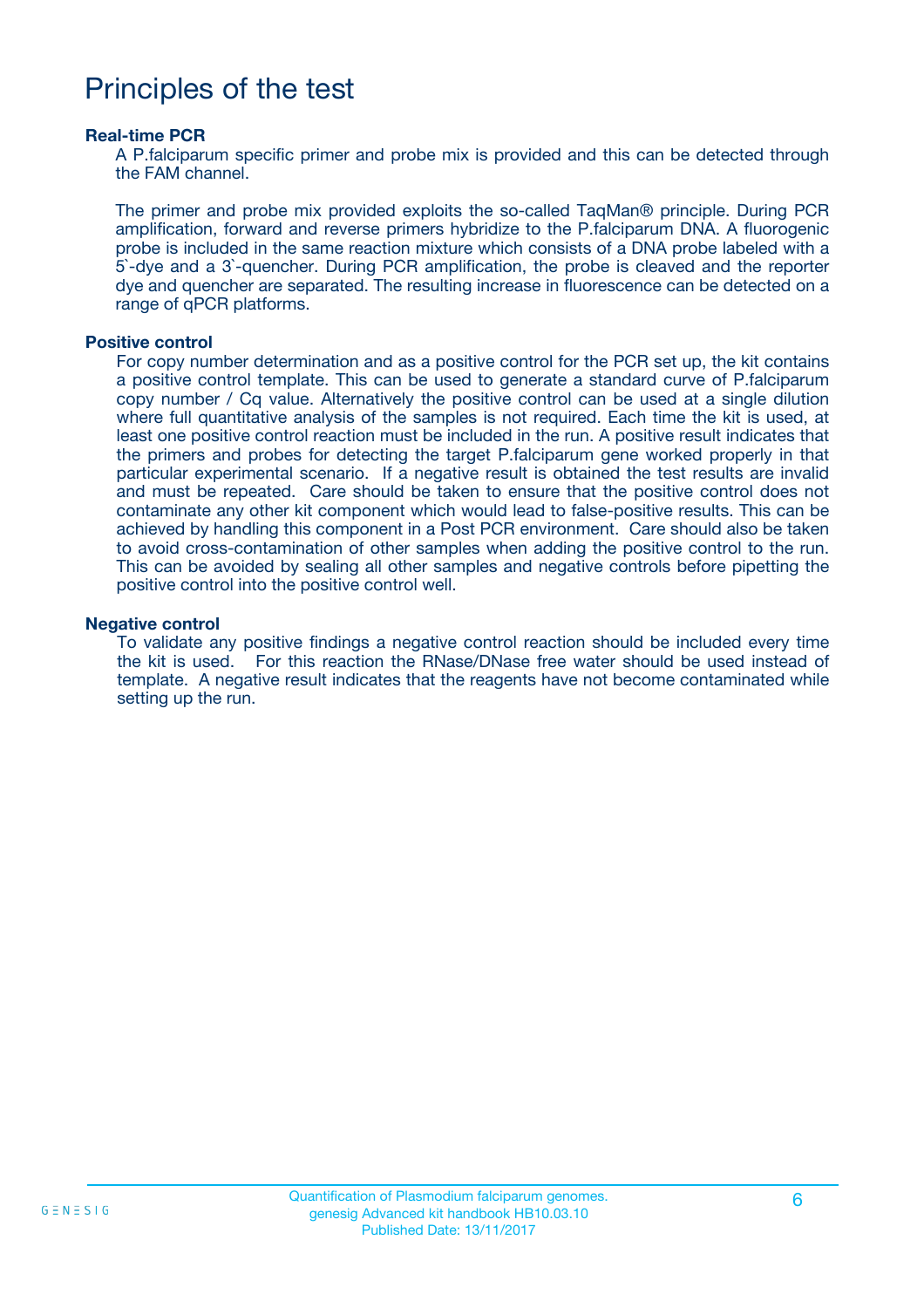#### **Internal DNA extraction control**

When performing DNA extraction, it is often advantageous to have an exogenous source of DNA template that is spiked into the lysis buffer. This control DNA is then co-purified with the sample DNA and can be detected as a positive control for the extraction process. Successful co-purification and qPCR for the control DNA also indicates that PCR inhibitors are not present at a high concentration.

A separate primer and probe mix are supplied with this kit to detect the exogenous DNA using qPCR. The primers are present at PCR limiting concentrations which allows multiplexing with the target sequence primers. Amplification of the control DNA does not interfere with detection of the P.falciparum target DNA even when present at low copy number. The Internal control is detected through the VIC channel and gives a Cq value of 28+/-3.

#### **Endogenous control**

To confirm extraction of a valid biological template, a primer and probe mix is included to detect an endogenous gene. Detection of the endogenous control is through the FAM channel and it is NOT therefore possible to perform a multiplex with the P.falciparum primers. A poor endogenous control signal may indicate that the sample did not contain sufficient biological material.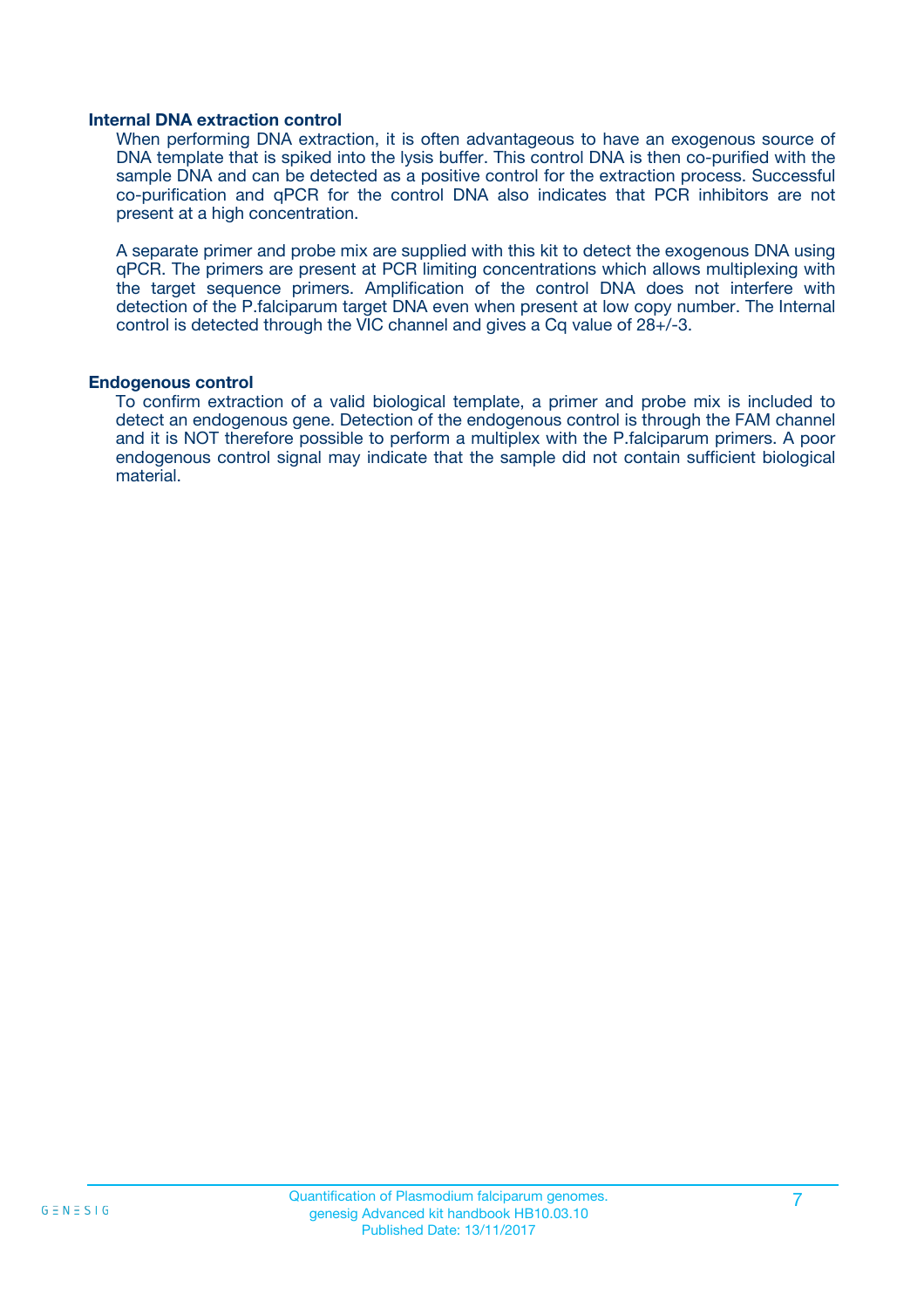### Resuspension protocol

To minimize the risk of contamination with foreign DNA, we recommend that all pipetting be performed in a PCR clean environment. Ideally this would be a designated PCR lab or PCR cabinet. Filter tips are recommended for all pipetting steps.

- **1. Pulse-spin each tube in a centrifuge before opening.** This will ensure lyophilised primer and probe mix is in the base of the tube and is not spilt upon opening the tube.
- **2. Resuspend the primer/probe mixes in the RNase/DNase free water supplied, according to the table below:**

To ensure complete resuspension, vortex each tube thoroughly.

| Component - resuspend in water                       |          |  |
|------------------------------------------------------|----------|--|
| <b>Pre-PCR pack</b>                                  |          |  |
| P.falciparum primer/probe mix (BROWN)                | $165$ µl |  |
| Internal extraction control primer/probe mix (BROWN) | $165$ µl |  |
| Endogenous control primer/probe mix (BROWN)          | 165 µl   |  |

**3. Resuspend the internal control template and positive control template in the template preparation buffer supplied, according to the table below:** To ensure complete resuspension, vortex each tube thoroughly.

| Component - resuspend in template preparation buffer |  |  |  |
|------------------------------------------------------|--|--|--|
| <b>Pre-PCR heat-sealed foil</b>                      |  |  |  |
| Internal extraction control DNA (BLUE)               |  |  |  |
| <b>Post-PCR heat-sealed foil</b>                     |  |  |  |
| P.falciparum Positive Control Template (RED) *       |  |  |  |

\* This component contains high copy number template and is a VERY significant contamination risk. It must be opened and handled in a separate laboratory environment, away from the other components.

### DNA extraction

The internal extraction control DNA can be added either to the DNA lysis/extraction buffer or to the DNA sample once it has been resuspended in lysis buffer.

**DO NOT add the internal extraction control DNA directly to the unprocessed biological sample as this will lead to degradation and a loss in signal.**

- **1. Add 4µl of the Internal extraction control DNA (BLUE) to each sample in DNA lysis/extraction buffer per sample.**
- **2. Complete DNA extraction according to the manufacturers protocols.**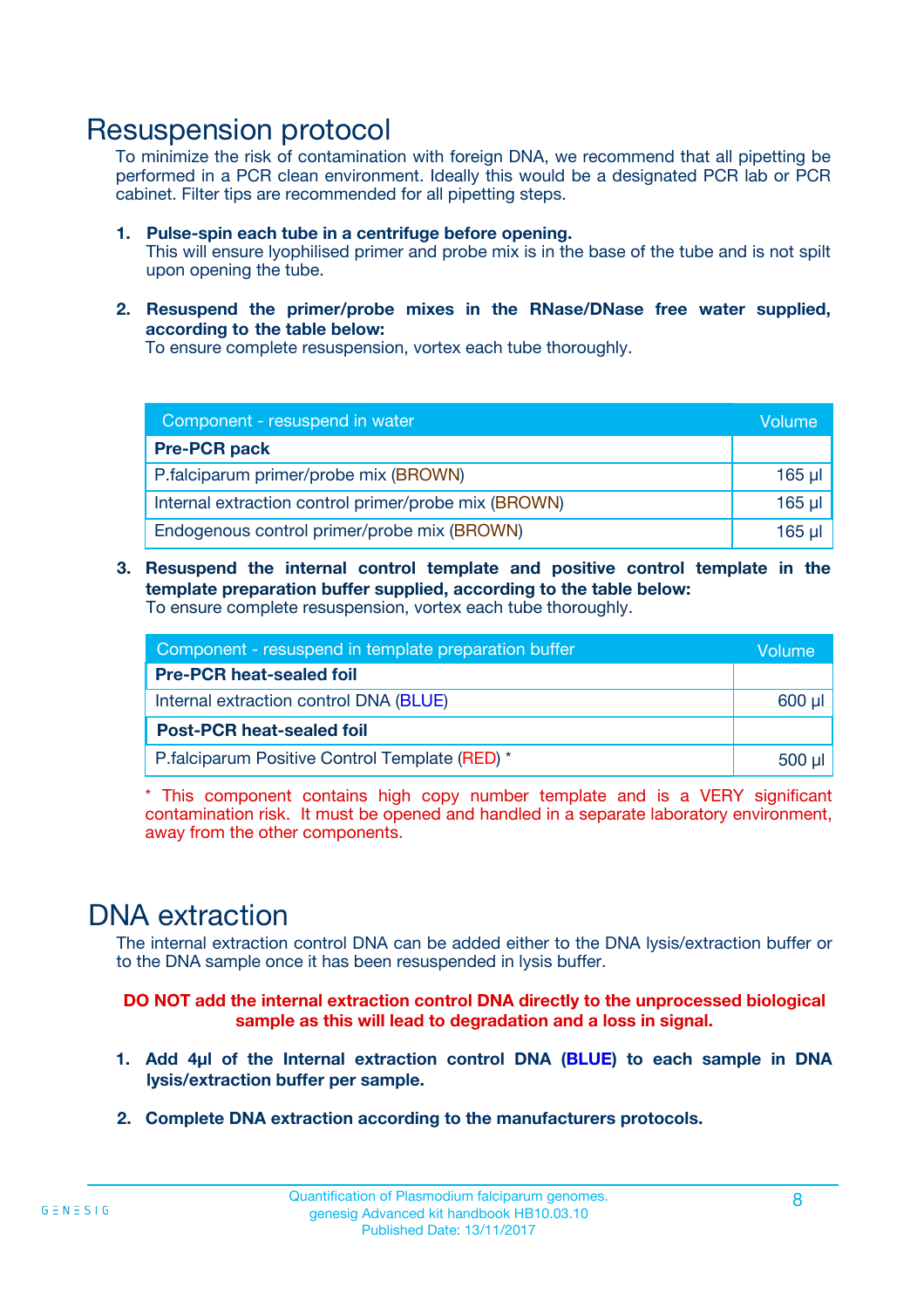## qPCR detection protocol

**1. For each DNA sample prepare a reaction mix according to the table below:** Include sufficient reactions for positive and negative controls.

| Component                                            | Volume   |
|------------------------------------------------------|----------|
| oasig or PrecisionPLUS 2X qPCR Master Mix            | $10 \mu$ |
| P.falciparum primer/probe mix (BROWN)                | 1 µI l   |
| Internal extraction control primer/probe mix (BROWN) | 1 µl     |
| <b>RNase/DNase free water (WHITE)</b>                | $3 \mu$  |
| <b>Final Volume</b>                                  | 15 µl    |

**2. For each DNA sample prepare an endogenous control reaction according to the table below (Optional):**

**This control reaction will provide useful information regarding the quality of the biological sample.**

| Component                                   | Volume          |
|---------------------------------------------|-----------------|
| oasig or PrecisionPLUS 2X qPCR Master Mix   | $10 \mu$        |
| Endogenous control primer/probe mix (BROWN) | 1 µI            |
| <b>RNase/DNase free water (WHITE)</b>       | 4 µl            |
| <b>Final Volume</b>                         | 15 <sub>µ</sub> |

- **3. Pipette 15µl of each mix into individual wells according to your qPCR experimental plate set up.**
- **4. Prepare sample DNA templates for each of your samples.**
- **5. Pipette 5µl of DNA template into each well, according to your experimental plate set up.**

For negative control wells use 5µl of RNase/DNase free water. The final volume in each well is 20ul.

**6. If a standard curve is included for quantitative analysis, prepare a reaction mix according to the table below:**

| Component                                 | Volume  |
|-------------------------------------------|---------|
| oasig or PrecisionPLUS 2X qPCR Master Mix | 10 µl   |
| P.falciparum primer/probe mix (BROWN)     | 1 µI    |
| <b>RNase/DNase free water (WHITE)</b>     | $4 \mu$ |
| <b>Final Volume</b>                       | 15 µl   |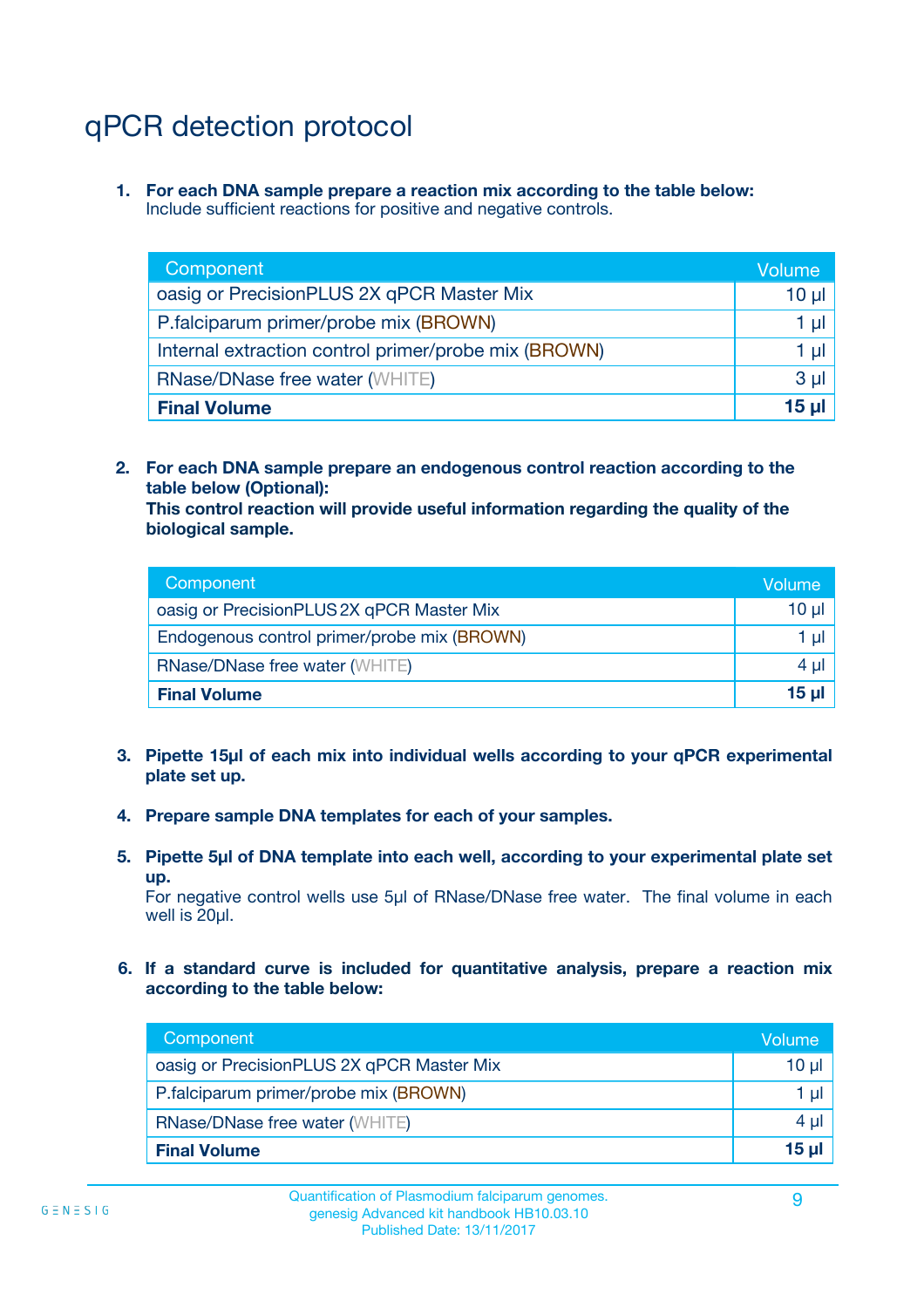#### **7. Preparation of standard curve dilution series.**

- 1) Pipette 90µl of template preparation buffer into 5 tubes and label 2-6
- 2) Pipette 10µl of Positive Control Template (RED) into tube 2
- 3) Vortex thoroughly
- 4) Change pipette tip and pipette 10µl from tube 2 into tube 3
- 5) Vortex thoroughly

Repeat steps 4 and 5 to complete the dilution series

| <b>Standard Curve</b>         | Copy Number*           |
|-------------------------------|------------------------|
| Tube 1 Positive control (RED) | $2 \times 10^5$ per µl |
| Tube 2                        | $2 \times 10^4$ per µl |
| Tube 3                        | $2 \times 10^3$ per µl |
| Tube 4                        | $2 \times 10^2$ per µl |
| Tube 5                        | 20 per µl              |
| Tube 6                        | 2 per µl               |

\*The quantitative results produced by the genesig P.falciparum kit can be converted to International Units by multiplying copy numbers by 15.6. This conversion factor was developed using RNA/DNA extracted (where applicable) from the WHO International Standard for P.falciparum.

#### **8. Pipette 5µl of standard template into each well for the standard curve according to your experimental plate set up.** The final volume in each well is 20ul.

qPCR amplification protocol

Amplification conditions using oasig or PrecisionPLUS 2X qPCR Master Mix.

|             | <b>Step</b>       | <b>Time</b>     | <b>Temp</b> |
|-------------|-------------------|-----------------|-------------|
|             | Enzyme activation | 2 min           | 95 °C       |
| Cycling x50 | Denaturation      | 10 <sub>s</sub> | 95 °C       |
|             | DATA COLLECTION * | 60 s            | 60 °C       |

\* Fluorogenic data should be collected during this step through the FAM and VIC channels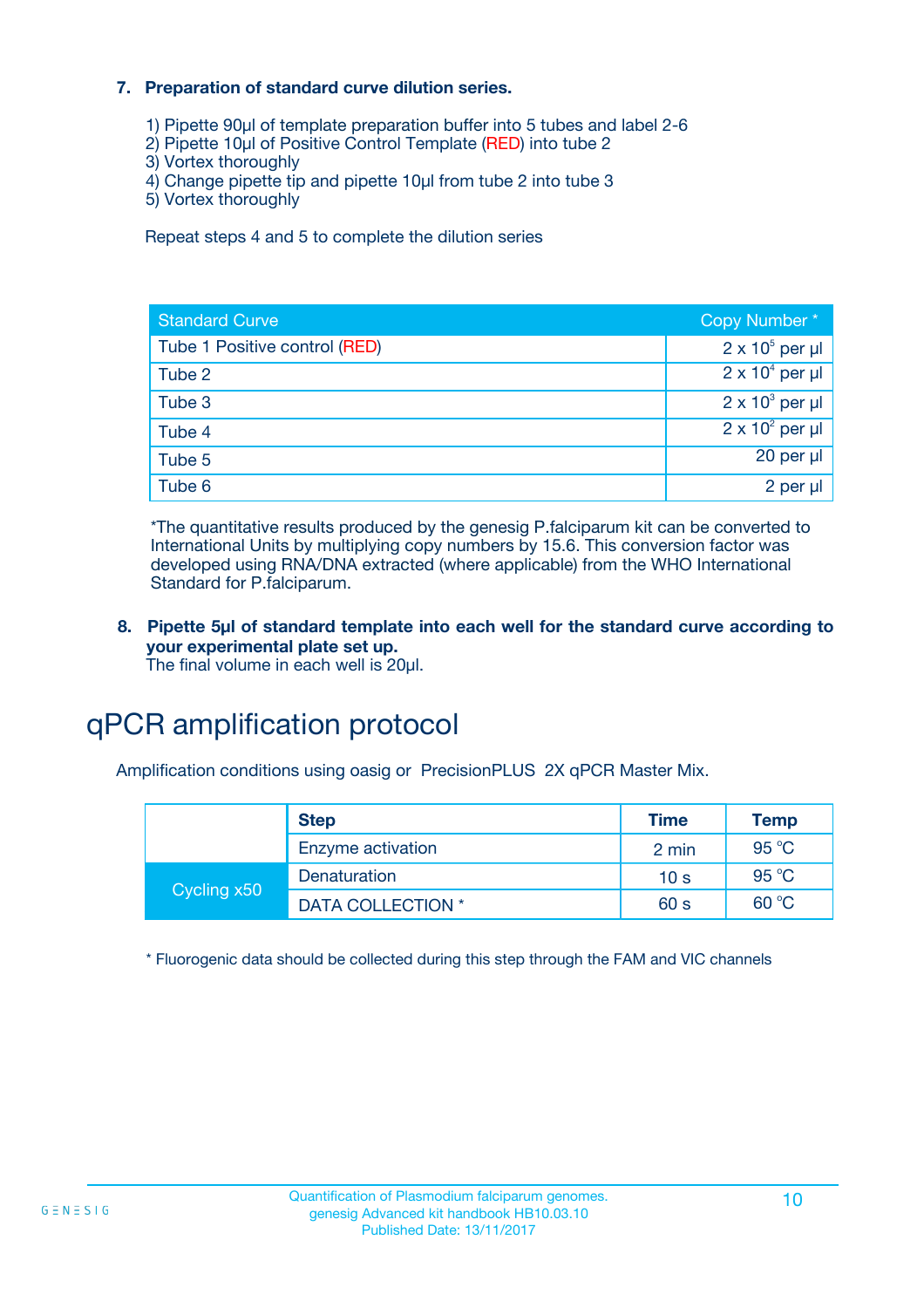## Interpretation of results

| <b>Target</b><br>(FAM) | <b>Internal</b><br>control<br>(NIC) | <b>Positive</b><br>control | <b>Negative</b><br>control | Interpretation                                                                                                  |
|------------------------|-------------------------------------|----------------------------|----------------------------|-----------------------------------------------------------------------------------------------------------------|
| $\leq 30$              | $+ 1 -$                             | ÷                          |                            | <b>POSITIVE QUANTITATIVE RESULT</b><br>calculate copy number                                                    |
| > 30                   | ٠                                   | ÷                          |                            | <b>POSITIVE QUANTITATIVE RESULT</b><br>calculate copy number                                                    |
| > 30                   |                                     | ÷                          |                            | <b>POSITIVE QUALITATIVE RESULT</b><br>do not report copy number as this<br>may be due to poor sample extraction |
|                        | ÷                                   | ÷                          |                            | <b>NEGATIVE RESULT</b>                                                                                          |
| $+ 1 -$                | $+ 1 -$                             | ÷                          | $\leq$ 35                  | <b>EXPERIMENT FAILED</b><br>due to test contamination                                                           |
| $+$ / -                | $+ 1 -$                             | ÷                          | > 35                       | $\star$                                                                                                         |
|                        |                                     | ÷                          |                            | <b>SAMPLE PREPARATION FAILED</b>                                                                                |
|                        |                                     |                            | $+$ /                      | <b>EXPERIMENT FAILED</b>                                                                                        |

Positive control template (**RED**) is expected to amplify between Cq 16 and 23. Failure to satisfy this quality control criterion is a strong indication that the experiment has been compromised.

\*Where the test sample is positive and the negative control is positive with a  $Ca > 35$ , the sample must be reinterpreted based on the relative signal strength of the two results:



If the sample amplifies  $> 5$  Cq earlier than the negative control then the sample should be reinterpreted (via the table above) with the negative control verified as negative.



If the sample amplifies  $< 5$  Cq earlier than the negative control then the positive sample result is invalidated and<br>the result should be determined  $the$  result should be inconclusive due to test contamination. The test for this sample should be repeated.